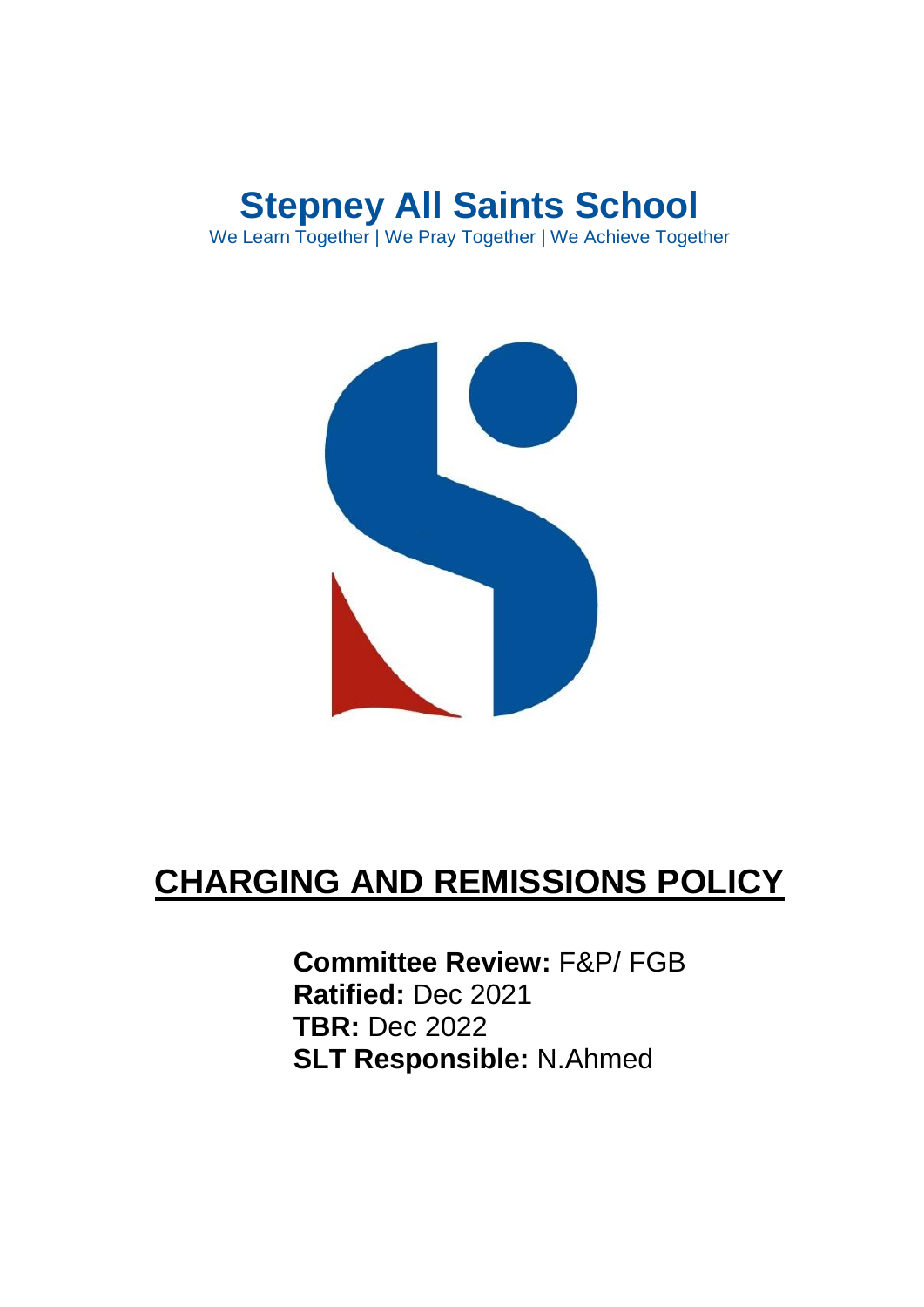## **Charging and remissions policy for Stepney All Saints Secondary School**

## *Introduction*

*We want all our students to have an equal opportunity to benefit from school activities, both on and off site, within and outside the curriculum, regardless of their family's financial means. This policy sets out our school approach to charging and remissions, and is informed by local authority guidance. In doing this our intention is to ensure transparency in setting charges and ensure all children are able to access all the provision on offer.*

*This policy does not apply to charges made and determined by other organisations offering activities and services on the school premises.*

| 1              | <b>Admissions</b>          | No charge will be made for admissions.                                                                                                                                                                                                                                                      |
|----------------|----------------------------|---------------------------------------------------------------------------------------------------------------------------------------------------------------------------------------------------------------------------------------------------------------------------------------------|
| $\overline{2}$ | <b>School meals</b>        | No charge will be made for students entitled to free school meals and<br>for staff who do lunch duty.                                                                                                                                                                                       |
|                |                            | Food during lunch time: We will charge all students not entitled to<br>free school meals an amount determined by the local authority,<br>contractor or governing body of the school, as appropriate. Currently<br>the amount is £1.80. Students and their parents can pay via<br>ParentPay. |
|                |                            | Food during lunch time: We will charge all staff members who do not<br>do lunch duty an amount determined by the school, as appropriate.<br>Currently the amount is £1.80. Staff can pay via ParentPay.                                                                                     |
|                |                            | Food during break time: We will charge all students and all staff an<br>amount determined by the local authority, contractor or governing<br>body of the school, as appropriate for all the items offered. The price<br>lists are available at the selling points around the school.        |
| 3              | <b>Public examinations</b> | No charge will be made for the entry fee if the examination is on the<br>set list and the student has been prepared at the school.                                                                                                                                                          |
|                |                            | No charge will be made for the entry fee if the examination is not on<br>the set list whether the student has been prepared at the school or<br>not.                                                                                                                                        |
|                |                            | A charge will be made for the entry fee for all external students<br>whether the examination is on the set list or not. The entry fee is<br>decided by the Exams Board.                                                                                                                     |
|                |                            | We may charge parents the examination fee if a student fails without<br>good reason to complete the requirements of a public examination<br>where the school originally paid the entry fee. This will be decided<br>by the Headteacher.                                                     |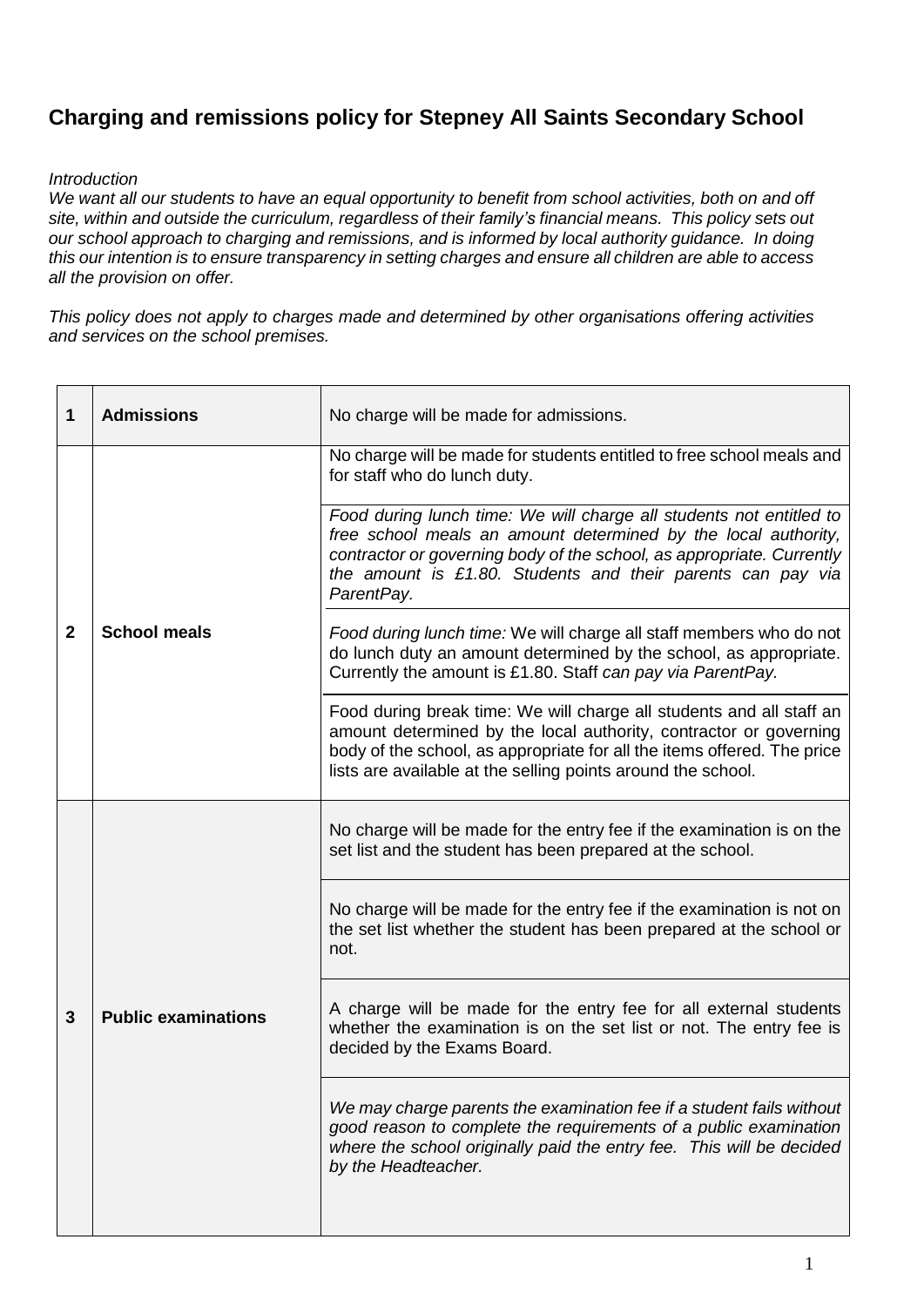| $\overline{\mathbf{4}}$ | <b>Activities for students</b><br>that take place during<br>school hours, partly<br>during school hours or<br>outside school hours<br>(non-residential) | No charge will be made for an activity that takes place during school<br>hours, partly during school hours or outside school hours (non-<br>residential) when it is:<br>a) a necessary part of the curriculum<br>b) part of a syllabus for a prescribed public examination that the<br>student is being prepared for at the school<br>c) part of the school's basic curriculum for religious education                                                                          |
|-------------------------|---------------------------------------------------------------------------------------------------------------------------------------------------------|---------------------------------------------------------------------------------------------------------------------------------------------------------------------------------------------------------------------------------------------------------------------------------------------------------------------------------------------------------------------------------------------------------------------------------------------------------------------------------|
|                         |                                                                                                                                                         | Optional extras<br>We may charge for some other activities that take place outside<br>school hours. The Headteacher will decide which activities we make<br>a charge for.                                                                                                                                                                                                                                                                                                       |
|                         | ('School hours' are those<br>when school is actually in<br>session and do not<br>include the break in the<br>middle of the school day)                  | Where we make a charge, the total collected will not exceed the cost<br>of providing the activity and no parent will be asked to subsidise the<br>cost to other students by paying more than an amount equal to the<br>total cost of the activity divided by the number of students<br>participating.                                                                                                                                                                           |
|                         |                                                                                                                                                         | Costs we can legally recover are as follows:<br>a) any materials, books, instruments or equipment provided in<br>connection with the optional extra<br>b) transport to an activity outside school hours                                                                                                                                                                                                                                                                         |
| 5                       | <b>Residentials</b>                                                                                                                                     | Residentials are classified as being within school hours if the number<br>of school sessions missed by the students is at least 50% of the<br>number of half days spent on the trip.                                                                                                                                                                                                                                                                                            |
|                         |                                                                                                                                                         | Board and lodging<br>We will charge students an amount up to the full cost of board and<br>lodging on residentials whether it is classified as taking place within<br>or outside school hours EXCEPT where students are legally entitled<br>to remission. In such cases no charge will be made for board and<br>lodging.                                                                                                                                                        |
|                         |                                                                                                                                                         | Travel<br>If the residential is classified as being within school hours, no charge<br>will be made for travel costs (legal requirement), although, a<br>voluntary contribution may be sought.<br>Where the residential is classified as being outside school hours, a<br>charge will be made for travel to cover the unit cost per student other<br>than those entitled to remissions (but no paying student will be<br>required to subsidise the cost of non-paying students). |
| 6                       | <b>Music tuition in school</b>                                                                                                                          | Year 10 and 11 students: No charge will be made if the music tuition<br>is an essential part of the national curriculum or a public examination<br>syllabus being followed by the student (including resources such as<br>instrument hire, music books etc).<br>No charge will be made for instrumental and vocal tuition within<br>school hours for children in care (including resources such<br>instrument hire, music books etc).                                           |
|                         |                                                                                                                                                         | We will charge for all other instrumental and vocal tuition requested<br>by parents and delivered by specialist tutors in school, whether<br>offered to an individual or group of students. Charges will be<br>determined by the headteacher and the appropriate committee of the<br>governing body and may vary depending on size of group, length of<br>lesson and type of instrument.                                                                                        |
| $\overline{7}$          |                                                                                                                                                         |                                                                                                                                                                                                                                                                                                                                                                                                                                                                                 |